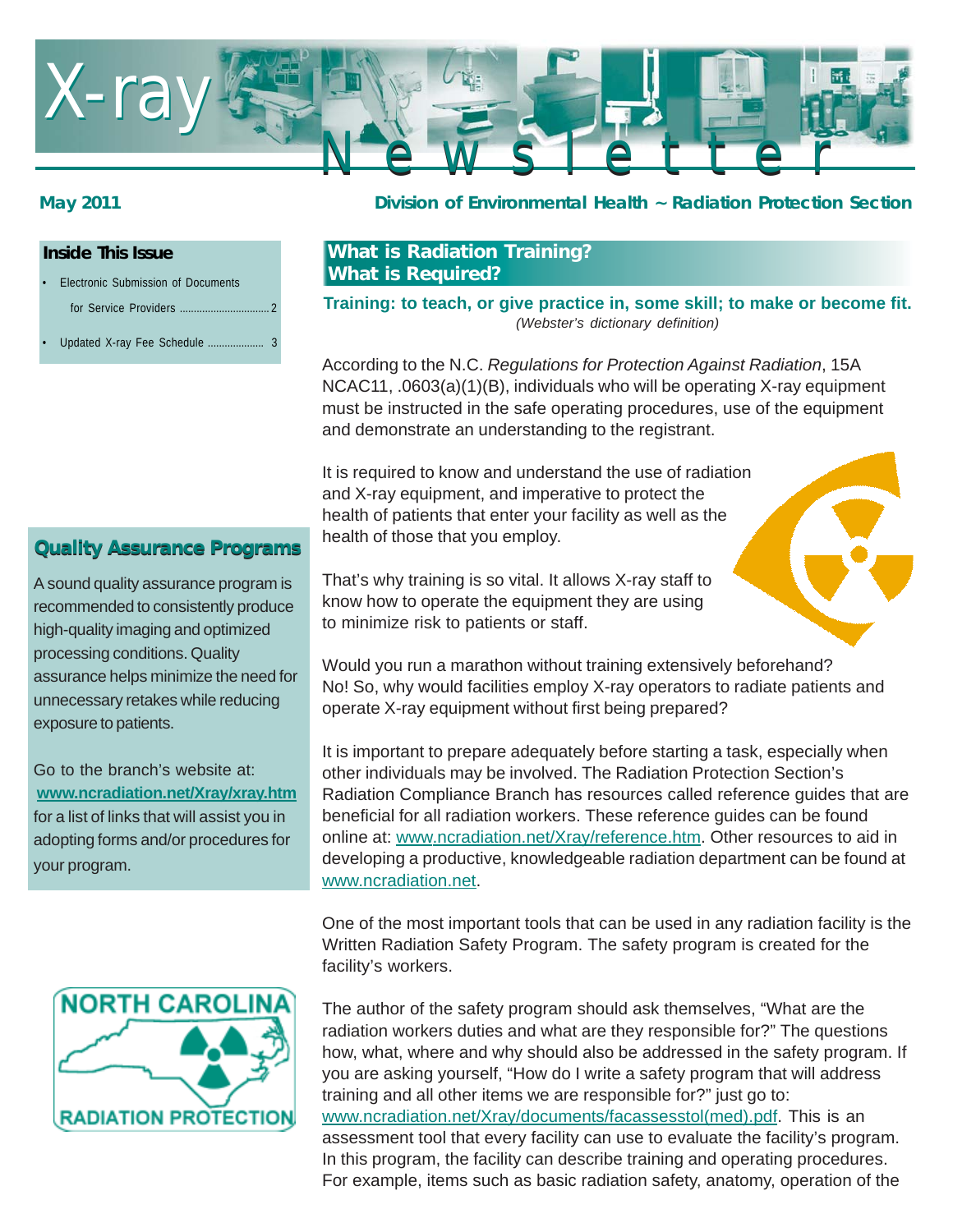## **Electronic Submission of Documents for Service Providers**

The Radiology Compliance Branch is improving its services through the electronic submission of some of its forms. Two email addresses have been added for service providers to use to submit emailed or scanned documents and forms.

Service providers can submit shielding designs, also referred to as a plan review, to shieldingdesign@ncdenr.gov for review and acknowledgment.

Service providers can submit the installation report, also referred to as the FDA 2579 form, to FDA2579@ncdenr.gov within 15 days of installing equipment. If possible and if you have access to the state registration number, please write the state registration number for the facility on the form. This will assist the branch's staff in correctly identifying the unit to the appropriate facility and reduce the calls to the service providers to determine a correct correlation.

The Radiology Compliance Branch has multiple staff reviewers for plan reviews with a centralized mailbox for distribution to those reviewers. An administrative staffer has been assigned to manage workflow and the status of plan reviews.

All plan reviews will be evaluated based upon the order in which they were received, the date of receipt of a completed Shielding Design Form and the plan review. An acknowledgment letter for the plan review will be sent within two weeks. Please plan your submissions in advance to accommodate an adequate processing time of two weeks.

Shielding designs should be on the agency form with the name and address of the facility on each page of the submission. Drawings must be dark enough to be printed and legible when submitted electronically. The Shielding Design Form can be downloaded at: www.ncradiation.net/Xray/documents/shieldesignform.pdf.

Forms may also be faxed to (919) 571-4148 or mailed to: Radiation Protection Section

1645 Mail Service Center Raleigh, NC 27699-1645

Anyone with questions concerning the status of a submitted shielding design/plan review, please contact the branch's administrative staff, Kahee Kim, at (919) 571-4141, ext. 233.

# **Requirements for Radiation Training** (cont. from p. 1)

machine, dose and dose limits, techniques, shielding, ordering of exams, and individualized specifications for the office, are just a few of the items required in a safety program that will benefit each radiation worker.

So next time your facility is employing a radiation worker, remember, that there are requirements and that workers will be evaluated by Radiation Protection upon inspection. Be sure to keep a close eye on the reference guide documents at www.ncradiation.net. They are constantly being updated and there will also be a new one in the near future addressing training for the radiation worker.

**Check out the RPS Web site @ www.ncradiation.net**

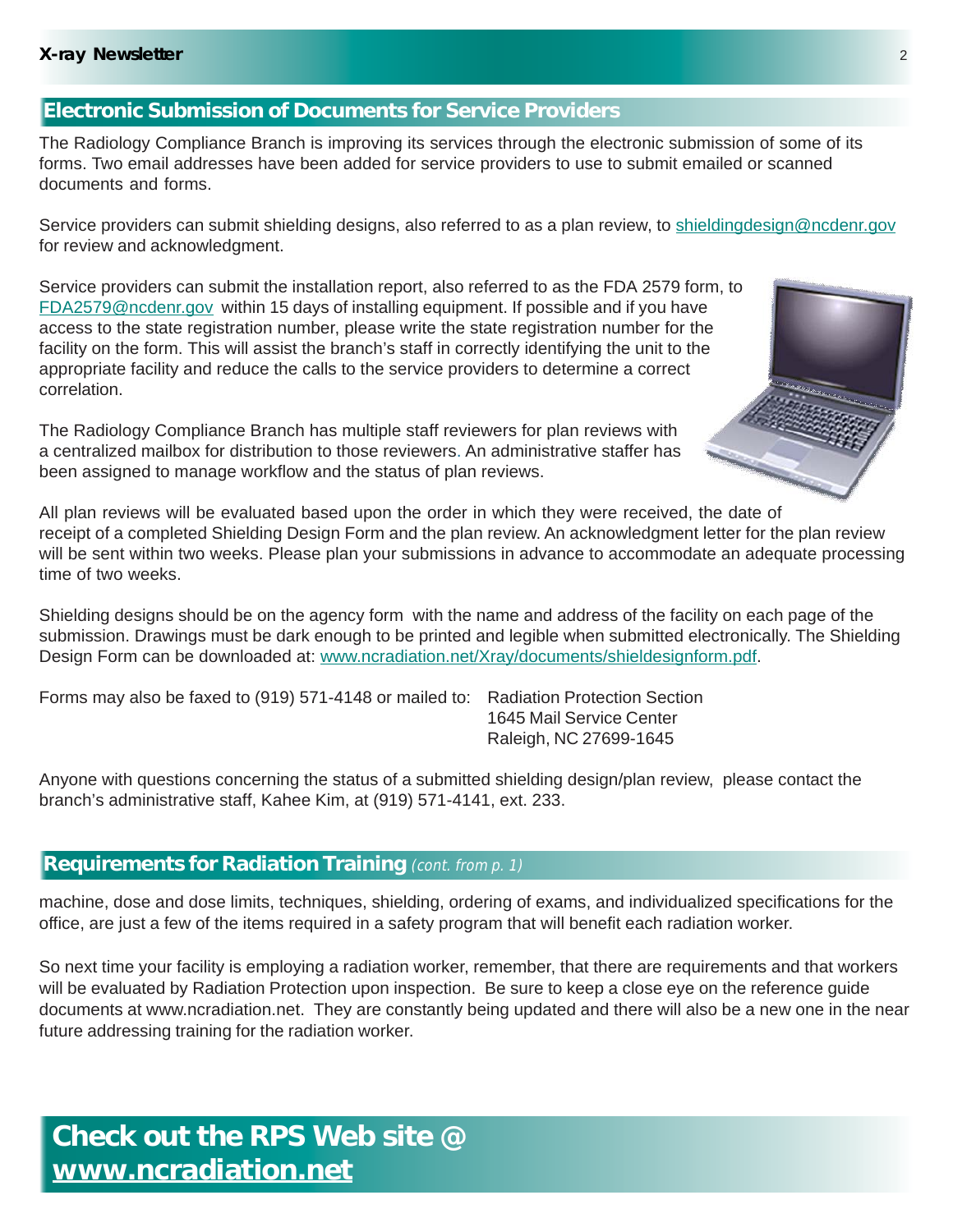## **NEW X-ray Fee Schedule for Annual Registration Fees**

As of Jan. 1, 2009, all X-ray units designated as **"not in use"** on your registration will be billed in accordance to 15A NCAC 11 .1105. Fees are determined based on the facility and number of X-ray units that each facility possesses.

If you dispose of or remove the unit(s) that are not in use from your registration prior to July 1, you will not be billed for these machines.

When disposing of or removing the equipment, please use your Notification of Registration to notify the Radiation Protection Section of the disposition of the X-ray units. You are required to provide the name, address and phone number of the people who received the equipment.

| 2011-2012 Fees. The following fees were mandated by the N.C. General Assembly<br>and signed into law by Gov. Perdue. |                  |                                |                         |
|----------------------------------------------------------------------------------------------------------------------|------------------|--------------------------------|-------------------------|
| <b>Type of Facility</b>                                                                                              | <b>Bill Code</b> | Facility plus first X-ray tube | <b>Additional Tubes</b> |
| Chiropractors                                                                                                        | $\mathsf{C}$     | \$180.00                       | \$24.00                 |
| <b>Dentists</b>                                                                                                      | D                | \$180.00                       | \$24.00                 |
| Educational                                                                                                          | E                | \$130.00                       | \$22.00                 |
| Government                                                                                                           | G                | \$130.00                       | \$22.00                 |
| Podiatrists                                                                                                          | H                | \$180.00                       | \$24.00                 |
| Industrial                                                                                                           | $\overline{1}$   | \$180.00                       | \$24.00                 |
| <b>Health Departments</b>                                                                                            | L                | \$260.00                       | \$33.00                 |
| Hospitals                                                                                                            | M                | \$390.00                       | \$44.00                 |
| Physicians                                                                                                           | $\mathsf{P}$     | \$180.00                       | \$24.00                 |
| Industrial Radiography                                                                                               | $\mathsf{R}$     | \$380.00                       | \$44.00                 |
| <b>Services</b>                                                                                                      | S                | \$260.00                       | \$0.00                  |
| Therapy                                                                                                              | T                | \$400.00                       | \$50.00                 |
| Veterinarians                                                                                                        | $\vee$           | \$130.00                       | \$22.00                 |
| Other                                                                                                                | Z                | 180.00                         | \$24.00                 |

Any new registration issued on or after Jan. 1 will be prorated. The prorated facility fee and tubes/equipment fee each will be half of the listed price above. You will be billed for your facility and

the equipment until you notify the RPS office in writing as to the disposition of the facility and equipment. Closing the facility and placing the units as not in use does not negate the fees.

#### **RPS Annual Fee**

You will be billed in entirety every July 1 for your facility and the tubes/ equipment you have registered. If you have questions regarding your

fee amount or the disposition of your facility and equipment, please contact the RPS office.

**If there is a change in ownership that the new owner needs to complete a new application, he should not pay the old owner's invoice since a new invoice is generated for the new ownership.**